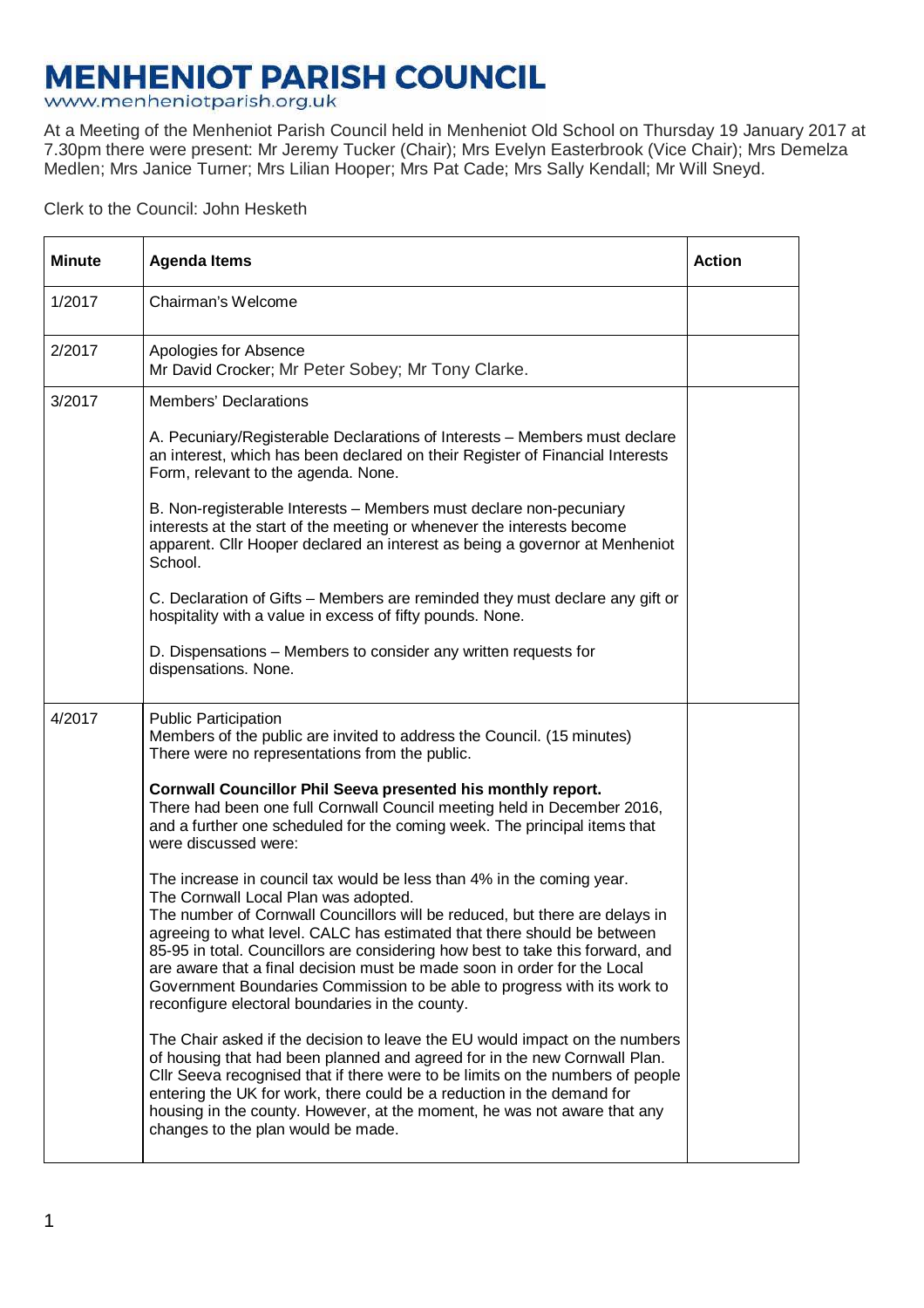| 5/2017 | Minutes of Meetings -                                                                                                                                                                                                                                                                                                                                                                        |              |  |  |  |
|--------|----------------------------------------------------------------------------------------------------------------------------------------------------------------------------------------------------------------------------------------------------------------------------------------------------------------------------------------------------------------------------------------------|--------------|--|--|--|
|        | Councillors will be asked to AGREE to accept the following minutes as a true                                                                                                                                                                                                                                                                                                                 |              |  |  |  |
|        | and accurate record.<br>17 November 2016. Proposed Cllr Easterbrook. Seconded Cllr Hooper. All                                                                                                                                                                                                                                                                                               |              |  |  |  |
|        | agreed.<br>8 December 2016. Proposed Cllr Turner. Seconded Cllr Medlen. All agreed.                                                                                                                                                                                                                                                                                                          |              |  |  |  |
|        | 5 January 2017. Proposed Cllr Turner. Seconded Cllr Medlen. All agreed.                                                                                                                                                                                                                                                                                                                      |              |  |  |  |
|        |                                                                                                                                                                                                                                                                                                                                                                                              |              |  |  |  |
| 6/2017 | Matters Arising from the Minutes                                                                                                                                                                                                                                                                                                                                                             |              |  |  |  |
|        | Reports back on these actions.                                                                                                                                                                                                                                                                                                                                                               |              |  |  |  |
|        | Hedge cutting at Hartmede and allotments (JT)<br>Α<br>Chair reported that he had received two quotations hedge cutting at<br>Hartmeade. Rob Craig had submitted the lowest tender and would be<br>carrying out the work on or soon after 4 February 2017. Chair would notify<br>residents.<br>ACTION: open letter to be posted by the entrance to the allotments giving<br>this information. | <b>Clerk</b> |  |  |  |
|        | Maintenance of stiles (PS)<br>B<br>Cllr Seeva had been in touch with Cornwall Council but had not yet received<br>a reply.<br>ACTION: Follow up initial enquiry.                                                                                                                                                                                                                             | <b>PS</b>    |  |  |  |
|        | C                                                                                                                                                                                                                                                                                                                                                                                            |              |  |  |  |
|        | Public nuisance around Hartmeade (TC)<br>Cllr Clarke had earlier sent his apologies and asked for the clerk to read out a<br>reply from the police. Councillors discussed the outstanding issue of parking<br>in this area.                                                                                                                                                                  |              |  |  |  |
|        | ACTION: Cllr Seeva will take this matter up with Cornwall Council officers.                                                                                                                                                                                                                                                                                                                  | <b>PS</b>    |  |  |  |
| 7/2017 | <b>Planning Matters</b><br>Α<br>To agree the parish council's response to Cornwall Council<br>consultations on new planning applications received before the agenda was<br>finalised: none received.                                                                                                                                                                                         |              |  |  |  |
|        | Any applications received by Cornwall Council by the time of the<br>B<br>meeting. Information only. A late application (PA16/11451) from Mr Dudley<br>Easterbrook had been received and will be considered at the next public<br>meeting. The Chair asked for a volunteer to lead on this application.<br>ACTION: Cllr Turner will lead on this planning application.                        |              |  |  |  |
|        | C<br>Planning applications approved by Cornwall Council - Information                                                                                                                                                                                                                                                                                                                        |              |  |  |  |
|        | only:<br>21.11.2016 PA16/08220 APPROVED<br>Applicant: Trehawke Solar Ltd<br>Location: Land At Trehawke Barton Blunts Liskeard Cornwall PL14 3RH<br>Proposal: Variation of condition 11 attached to planning approval<br>PA12/11024 (construction of solar photovoltaic park with attendant<br>infrastructure) to allow the potential for the solar farm to operate until 2050                |              |  |  |  |
|        | 25.11.2016 PA16/09695 APPROVED<br>Applicant: Miss Mary Wakeham<br>Location: 9 Mews Court Mine Hill Menheniot Liskeard Cornwall<br>Proposal: Install uPVC double glazed window to the exterior wall.                                                                                                                                                                                          |              |  |  |  |
|        | D<br>Planning applications refused by Cornwall Council or withdrawn by<br>the applicant. Information only: None.                                                                                                                                                                                                                                                                             |              |  |  |  |
|        | E<br>Planning Appeals: None                                                                                                                                                                                                                                                                                                                                                                  |              |  |  |  |
|        | F<br>Cornwall Planning Partnership.                                                                                                                                                                                                                                                                                                                                                          |              |  |  |  |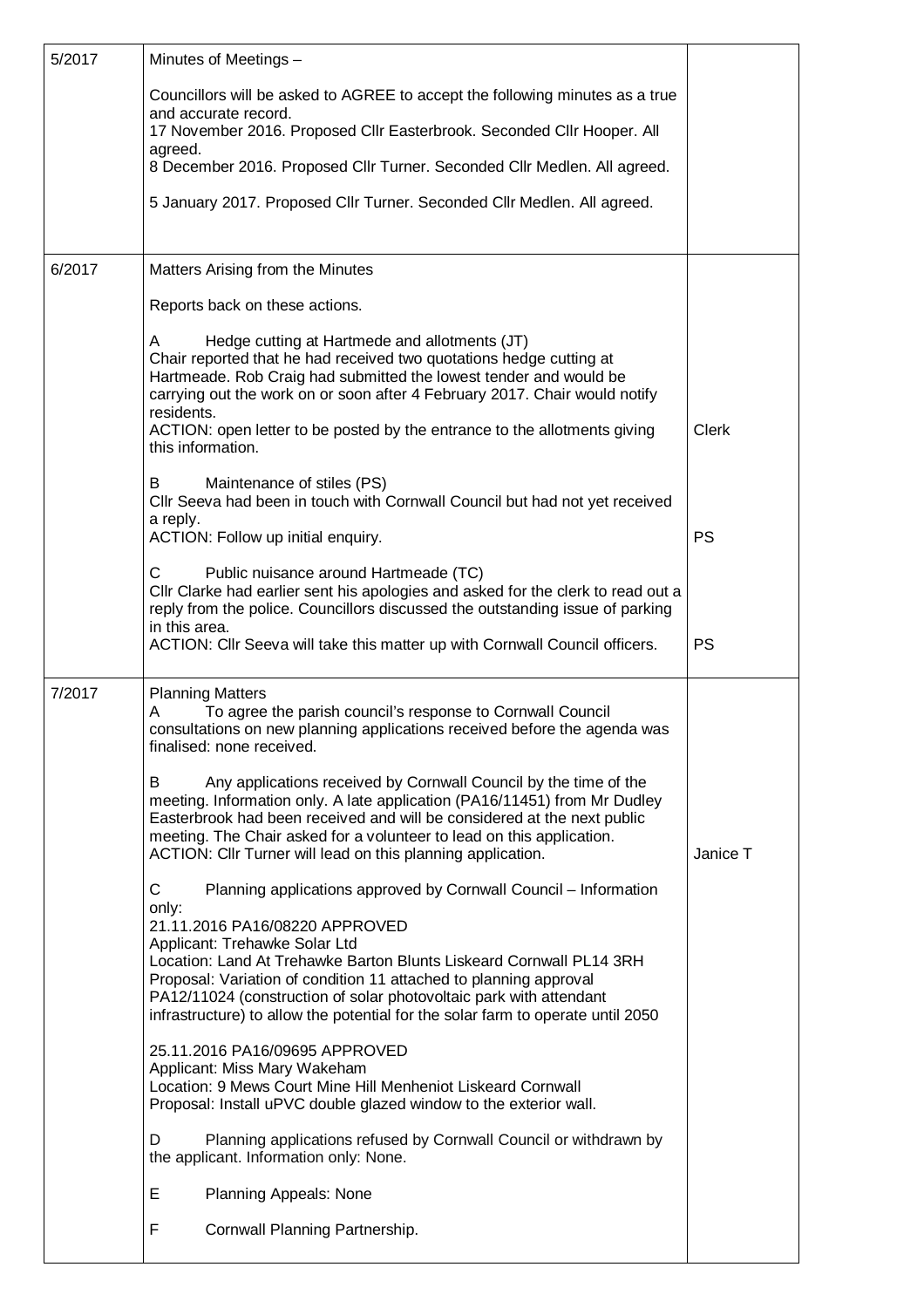|        | The Clerk outlined the scope of his new voluntary position with the Cornwall<br>Planning Partnership. The aim is to represent broader concerns from smaller<br>parish councils and agree improved methods of delivering planning<br>consultations. The minutes of the last meeting in December had already<br>been circulated with key items highlighted. The Clerk discussed changes to<br>the 5 Day Protocol which will give town and parish councils a longer time to<br>review their planning decisions when planning officers recommended a<br>different outcome. Item H below was an example of how reviews of planning<br>decisions will be made in future.                                                                                                                                                                                                                                                                                                                                                                                                                                                                                                                                                                                                                                                                                                                                                                                                                     |              |  |                                                                            |                     |   |        |              |
|--------|----------------------------------------------------------------------------------------------------------------------------------------------------------------------------------------------------------------------------------------------------------------------------------------------------------------------------------------------------------------------------------------------------------------------------------------------------------------------------------------------------------------------------------------------------------------------------------------------------------------------------------------------------------------------------------------------------------------------------------------------------------------------------------------------------------------------------------------------------------------------------------------------------------------------------------------------------------------------------------------------------------------------------------------------------------------------------------------------------------------------------------------------------------------------------------------------------------------------------------------------------------------------------------------------------------------------------------------------------------------------------------------------------------------------------------------------------------------------------------------|--------------|--|----------------------------------------------------------------------------|---------------------|---|--------|--------------|
|        | At 20.05 Cllr Seeva apologised and asked to be excused from the remainder<br>of the meeting.                                                                                                                                                                                                                                                                                                                                                                                                                                                                                                                                                                                                                                                                                                                                                                                                                                                                                                                                                                                                                                                                                                                                                                                                                                                                                                                                                                                           |              |  |                                                                            |                     |   |        |              |
|        | G<br>Pre Application Protocol<br>Councillors discussed the report that had been circulated earlier. It was<br>RESOLVED to adopt the guidelines that will set out how the parish council<br>will manage applications for advice prior to a planning application being<br>submitted.<br>Proposed Cllr Kendall. Seconded Cllr Sneyd. All agreed.<br>ACTION: Clerk to update website and circulate draft profile details to<br>councillors for comment.<br>н<br>Update on Planning Application PA16/10387 Mr Callum Campbell.<br>The Clerk had received a notice from Cornwall Council Planners challenging<br>the decision they had made in December 2016 on this planning application.<br>Under the terms of new advice from the Planning Partnership, Cllrs Tucker<br>and Easterbrook examined a report that had been produced by a land agent<br>employed by Cornwall Council who had assessed the size of the proposed<br>development. The agent concluded that the proposal was too large for the<br>number of animals involved. The councillors took their own advice from Cllr<br>Sobey and agreed that the agents report would not have influenced either of<br>their two previous decisions on this applications (August and December<br>2016). Given the options that were put to them by the planning officer, Cllrs<br>Tucker and Easterbrook agreed to disagree, agreed to present their reasons<br>to this public meeting and maintained their support for the application. |              |  |                                                                            |                     |   |        | <b>Clerk</b> |
|        |                                                                                                                                                                                                                                                                                                                                                                                                                                                                                                                                                                                                                                                                                                                                                                                                                                                                                                                                                                                                                                                                                                                                                                                                                                                                                                                                                                                                                                                                                        |              |  |                                                                            |                     |   |        |              |
| 8/2017 | <b>Financial Matters</b>                                                                                                                                                                                                                                                                                                                                                                                                                                                                                                                                                                                                                                                                                                                                                                                                                                                                                                                                                                                                                                                                                                                                                                                                                                                                                                                                                                                                                                                               |              |  |                                                                            |                     |   |        |              |
|        | Α                                                                                                                                                                                                                                                                                                                                                                                                                                                                                                                                                                                                                                                                                                                                                                                                                                                                                                                                                                                                                                                                                                                                                                                                                                                                                                                                                                                                                                                                                      |              |  | Accounts for Payment - Schedule 2016/17 - Period 9- Members                |                     |   |        |              |
|        | <b>Payments Schedule</b>                                                                                                                                                                                                                                                                                                                                                                                                                                                                                                                                                                                                                                                                                                                                                                                                                                                                                                                                                                                                                                                                                                                                                                                                                                                                                                                                                                                                                                                               |              |  | were asked to consider the payment schedule and agree payment.<br>Dec 2016 | Period <sub>9</sub> |   |        |              |
|        | <b>Date</b>                                                                                                                                                                                                                                                                                                                                                                                                                                                                                                                                                                                                                                                                                                                                                                                                                                                                                                                                                                                                                                                                                                                                                                                                                                                                                                                                                                                                                                                                            | Payee        |  | <b>Description</b>                                                         | co                  |   | £      |              |
|        | 19/01/2017                                                                                                                                                                                                                                                                                                                                                                                                                                                                                                                                                                                                                                                                                                                                                                                                                                                                                                                                                                                                                                                                                                                                                                                                                                                                                                                                                                                                                                                                             | Rob Craig    |  | Maintenance                                                                | 1662                | £ | 55.00  |              |
|        | 19/01/2017                                                                                                                                                                                                                                                                                                                                                                                                                                                                                                                                                                                                                                                                                                                                                                                                                                                                                                                                                                                                                                                                                                                                                                                                                                                                                                                                                                                                                                                                             | Jerry Tucker |  | Cable lead                                                                 | 166.3               | £ | 11.08  |              |
|        | 19/01/2017                                                                                                                                                                                                                                                                                                                                                                                                                                                                                                                                                                                                                                                                                                                                                                                                                                                                                                                                                                                                                                                                                                                                                                                                                                                                                                                                                                                                                                                                             | John Hesketh |  | <b>Expenses</b>                                                            | 1664                | £ | 38.50  |              |
|        | 19/01/2017                                                                                                                                                                                                                                                                                                                                                                                                                                                                                                                                                                                                                                                                                                                                                                                                                                                                                                                                                                                                                                                                                                                                                                                                                                                                                                                                                                                                                                                                             | Prydis       |  | Payrell precessing                                                         | 1665                | £ | 87.60  |              |
|        | 31/01/2017                                                                                                                                                                                                                                                                                                                                                                                                                                                                                                                                                                                                                                                                                                                                                                                                                                                                                                                                                                                                                                                                                                                                                                                                                                                                                                                                                                                                                                                                             | John Hesketh |  | Salary                                                                     | 1666                | £ | 586.58 |              |
|        |                                                                                                                                                                                                                                                                                                                                                                                                                                                                                                                                                                                                                                                                                                                                                                                                                                                                                                                                                                                                                                                                                                                                                                                                                                                                                                                                                                                                                                                                                        |              |  |                                                                            |                     |   |        |              |
|        |                                                                                                                                                                                                                                                                                                                                                                                                                                                                                                                                                                                                                                                                                                                                                                                                                                                                                                                                                                                                                                                                                                                                                                                                                                                                                                                                                                                                                                                                                        |              |  |                                                                            |                     |   |        |              |
|        |                                                                                                                                                                                                                                                                                                                                                                                                                                                                                                                                                                                                                                                                                                                                                                                                                                                                                                                                                                                                                                                                                                                                                                                                                                                                                                                                                                                                                                                                                        |              |  |                                                                            |                     |   |        |              |
|        | All cheque payments today                                                                                                                                                                                                                                                                                                                                                                                                                                                                                                                                                                                                                                                                                                                                                                                                                                                                                                                                                                                                                                                                                                                                                                                                                                                                                                                                                                                                                                                              |              |  |                                                                            |                     | £ | 778.76 |              |
|        | It was RESOLVED to agree the payment schedule. Proposed Cllr Sneyd.<br>Seconded Cllr Turner. All agreed.<br>B<br>Direct Bank Payment & Receipts. For information.                                                                                                                                                                                                                                                                                                                                                                                                                                                                                                                                                                                                                                                                                                                                                                                                                                                                                                                                                                                                                                                                                                                                                                                                                                                                                                                      |              |  |                                                                            |                     |   |        |              |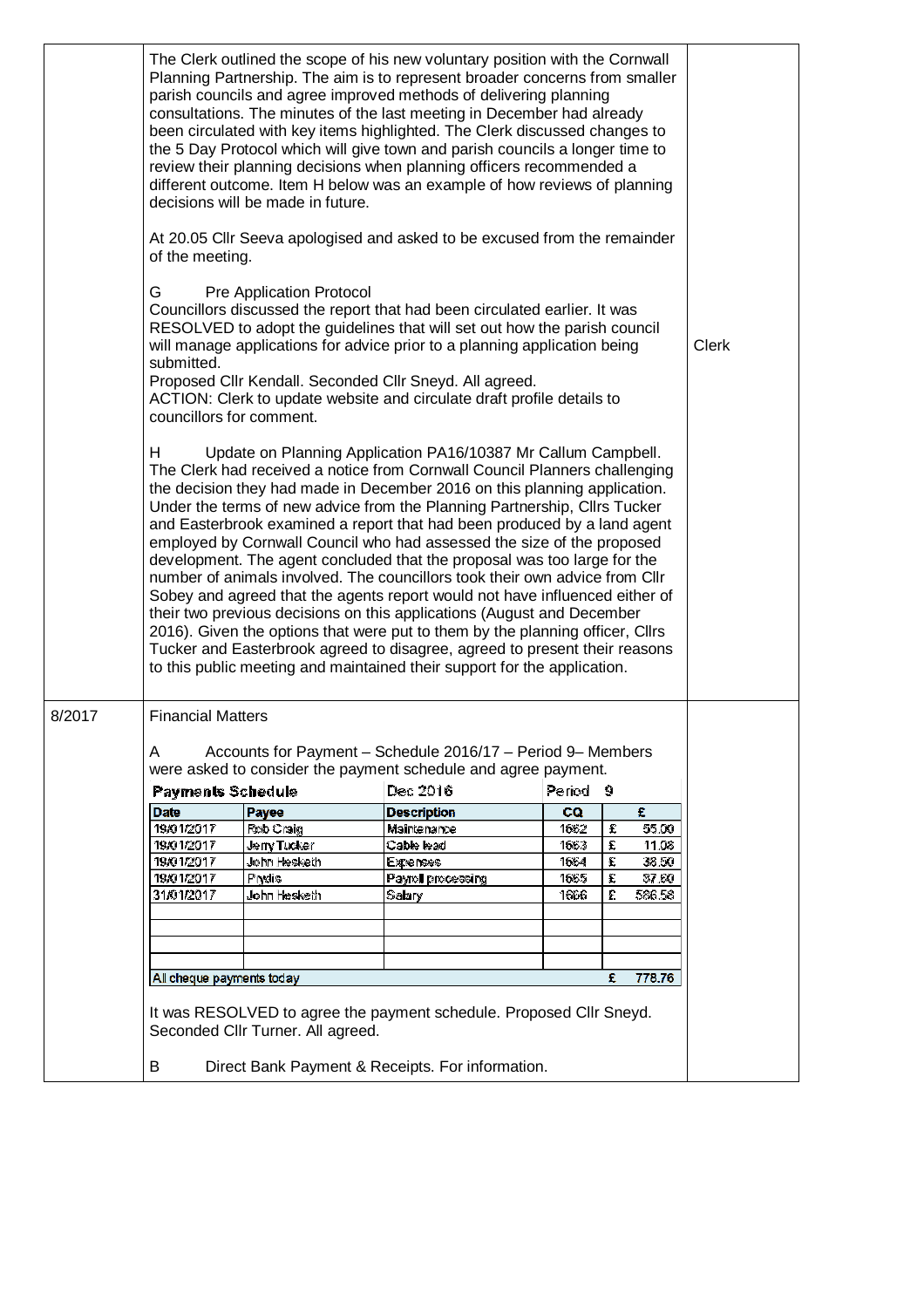|         |                                                                                                                                                                                                                                                                                                                                                                                                                                                                                                                                                                                                                                                                                                                             | <b>Bank Payments Schedule</b>                                                        | Dec 2016                                                                                                                                                                                                                                                                                                                                                                                                                                                                                                             | Period | 8            |              |           |
|---------|-----------------------------------------------------------------------------------------------------------------------------------------------------------------------------------------------------------------------------------------------------------------------------------------------------------------------------------------------------------------------------------------------------------------------------------------------------------------------------------------------------------------------------------------------------------------------------------------------------------------------------------------------------------------------------------------------------------------------------|--------------------------------------------------------------------------------------|----------------------------------------------------------------------------------------------------------------------------------------------------------------------------------------------------------------------------------------------------------------------------------------------------------------------------------------------------------------------------------------------------------------------------------------------------------------------------------------------------------------------|--------|--------------|--------------|-----------|
|         | <b>Date</b>                                                                                                                                                                                                                                                                                                                                                                                                                                                                                                                                                                                                                                                                                                                 | Payee                                                                                | <b>Description</b>                                                                                                                                                                                                                                                                                                                                                                                                                                                                                                   | Pay    |              | £            |           |
|         | 01/12/2017                                                                                                                                                                                                                                                                                                                                                                                                                                                                                                                                                                                                                                                                                                                  | South West Water                                                                     | <b>Water Allotments</b>                                                                                                                                                                                                                                                                                                                                                                                                                                                                                              | DD     | £            | 27.52        |           |
|         | 01/12/2017                                                                                                                                                                                                                                                                                                                                                                                                                                                                                                                                                                                                                                                                                                                  | South West Water                                                                     | <b>Water Toilets</b>                                                                                                                                                                                                                                                                                                                                                                                                                                                                                                 | DD     | $\mathbf{f}$ | 723.47       |           |
|         | All bank payments this period                                                                                                                                                                                                                                                                                                                                                                                                                                                                                                                                                                                                                                                                                               |                                                                                      |                                                                                                                                                                                                                                                                                                                                                                                                                                                                                                                      |        | £            | 750.99       |           |
|         | <b>Bank Receipts Schedule</b>                                                                                                                                                                                                                                                                                                                                                                                                                                                                                                                                                                                                                                                                                               |                                                                                      | Dec 2016                                                                                                                                                                                                                                                                                                                                                                                                                                                                                                             | Period | 8            |              |           |
|         | <b>Date</b>                                                                                                                                                                                                                                                                                                                                                                                                                                                                                                                                                                                                                                                                                                                 | Payer                                                                                | <b>Description</b>                                                                                                                                                                                                                                                                                                                                                                                                                                                                                                   |        |              | £            |           |
|         | 09/12/2017                                                                                                                                                                                                                                                                                                                                                                                                                                                                                                                                                                                                                                                                                                                  | Lloyds Bank                                                                          | Interest                                                                                                                                                                                                                                                                                                                                                                                                                                                                                                             |        | £            | 3.36         |           |
|         |                                                                                                                                                                                                                                                                                                                                                                                                                                                                                                                                                                                                                                                                                                                             |                                                                                      |                                                                                                                                                                                                                                                                                                                                                                                                                                                                                                                      |        |              |              |           |
|         |                                                                                                                                                                                                                                                                                                                                                                                                                                                                                                                                                                                                                                                                                                                             |                                                                                      |                                                                                                                                                                                                                                                                                                                                                                                                                                                                                                                      |        |              |              |           |
|         | All bank receipts this period                                                                                                                                                                                                                                                                                                                                                                                                                                                                                                                                                                                                                                                                                               |                                                                                      |                                                                                                                                                                                                                                                                                                                                                                                                                                                                                                                      |        | £            | 3.36         |           |
|         | C<br>Bank Reconciliation – This is to be circulated to members for<br>approval. At the close of business on 31 December 2016, there was<br>£7,804.50 in current account and £76,868.03 in the business account.<br>CIIr Hooper reviewed a sample bank payments from the previous<br>D<br>month.<br>Е<br>Budget Outturn: councillors reviewed and accepted the report of Q3<br>income and expenditure.                                                                                                                                                                                                                                                                                                                       |                                                                                      |                                                                                                                                                                                                                                                                                                                                                                                                                                                                                                                      |        |              |              |           |
|         |                                                                                                                                                                                                                                                                                                                                                                                                                                                                                                                                                                                                                                                                                                                             |                                                                                      |                                                                                                                                                                                                                                                                                                                                                                                                                                                                                                                      |        |              |              |           |
| 9/2017  | <b>Environmental Matters</b><br>Α<br>Councillors received a verbal report on the condition of fences<br>adjoining Menheniot Primary School from Cllrs Tucker and Medlen. Cllr<br>Medlen read out a letter from the Headteacher of the school asking that the<br>fence should be retained and not removed. The Chair set out the options for<br>removing and replacing completely or to repair. The former had an<br>approximate cost of £1,850, and the latter £370. It was RESOLVED to retain<br>and repair the fence. Proposed Cllr Easterbrook. Seconded Cllr Sneyd. All<br>agreed.<br>ACTION: Clerk to liaise with Cllr Medlen to obtain details of local contractor<br>and confirm the repair price before proceeding. |                                                                                      |                                                                                                                                                                                                                                                                                                                                                                                                                                                                                                                      |        |              | <b>Clerk</b> |           |
|         | B<br>Cllr Kendall reported that she had so far been unable to progress<br>repairs and maintenance of the stile in Merrymeet. The councillor agreed to<br>follow up with Cornwall Council.                                                                                                                                                                                                                                                                                                                                                                                                                                                                                                                                   |                                                                                      |                                                                                                                                                                                                                                                                                                                                                                                                                                                                                                                      |        |              |              | <b>SK</b> |
| 10/2017 | Correspondence / Documents - not covered elsewhere on the agenda:<br>A letter of thanks received from Tanya's Courage Trust was read and<br>A<br>noted.                                                                                                                                                                                                                                                                                                                                                                                                                                                                                                                                                                     |                                                                                      |                                                                                                                                                                                                                                                                                                                                                                                                                                                                                                                      |        |              |              |           |
| 11/2017 | Clerk's Administration                                                                                                                                                                                                                                                                                                                                                                                                                                                                                                                                                                                                                                                                                                      |                                                                                      |                                                                                                                                                                                                                                                                                                                                                                                                                                                                                                                      |        |              |              |           |
|         | Α<br>Medlen. All agreed.<br>В                                                                                                                                                                                                                                                                                                                                                                                                                                                                                                                                                                                                                                                                                               |                                                                                      | The Clerk explained how a proposal for managing vexatious and<br>persistent complaints could be applied, and asked councillors to support this<br>amendment to their current Complaints Policy. It was RESOLVED to support<br>the amendment with immediate effect. Proposed Cllr Sneyd. Seconded Cllr<br>ACTION: Clerk to update Complaints Policy and council website.<br>The Clerk gave an update on the current tendering for ground<br>maintenance. Five applications have been received which are in process of |        |              |              |           |
|         | C                                                                                                                                                                                                                                                                                                                                                                                                                                                                                                                                                                                                                                                                                                                           | highest and lowest annual cost.<br>and approach to the making of planning decisions. | being assessed. This means that the detail of costs is being confirmed, and a<br>report will be prepared and circulated prior to the next public meeting. At the<br>moment, and based on first replies, there is a 40% difference between the<br>Planning survey: first results. The Clerk thanked councillors for<br>completing the latest planning survey, and will present the full finding at the<br>next meeting. In summary, there had been positive changes in every aspect                                   |        |              |              |           |